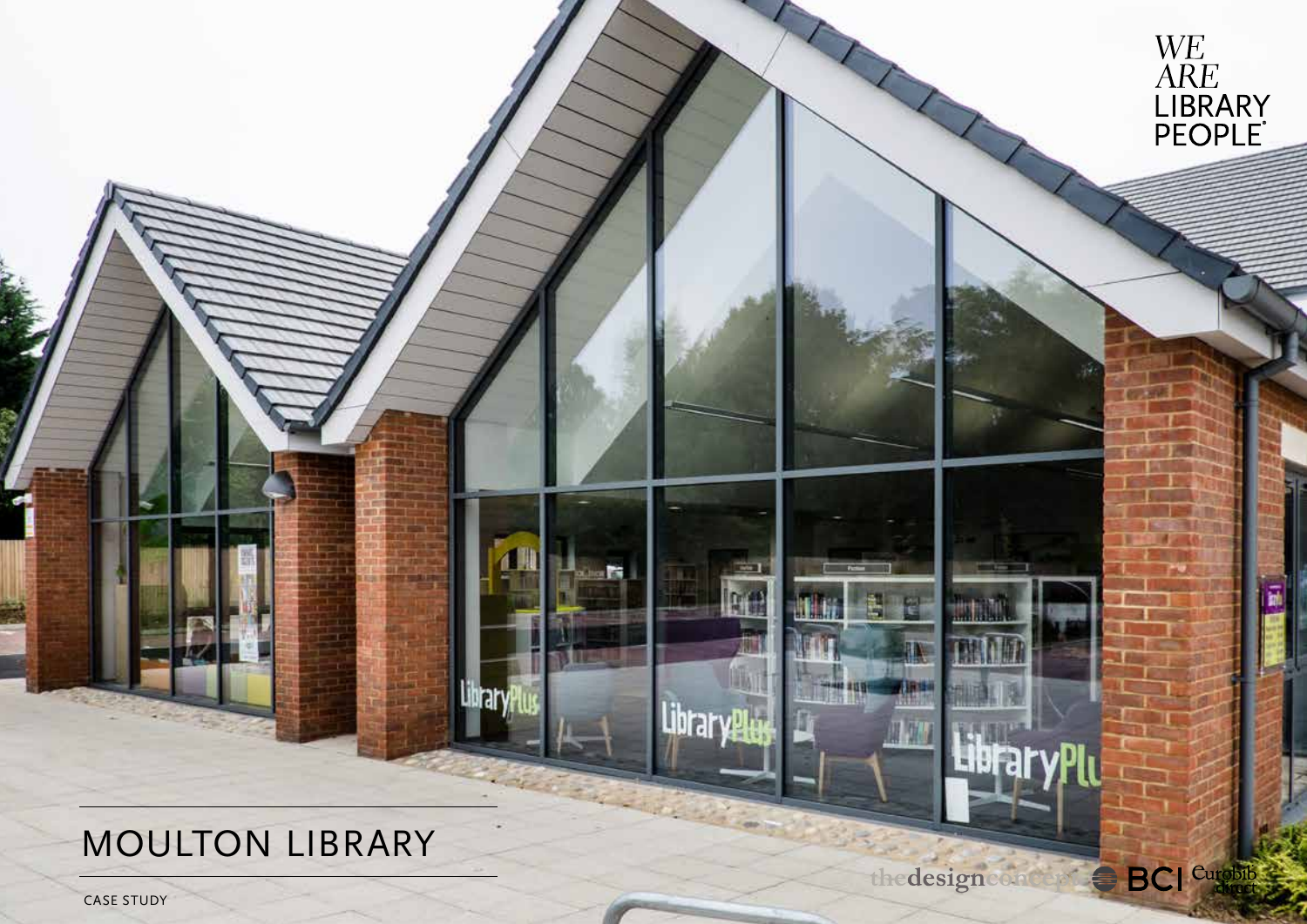Moulton Library demanded a space that was **bright, colourful and vibrant**  whilst catering to the requirements of children under 5 to the elderly and dementia sufferers.

Thedesignconcept grabbed the chance to have fun with colour and supplied modular furniture along with comfortable seating to give the library a modern feel.

Ratio shelving creates a contemporary feel, complements the furniture used throughout the space and allows for flexibility to meet the demands of the library's day to day events and activities.









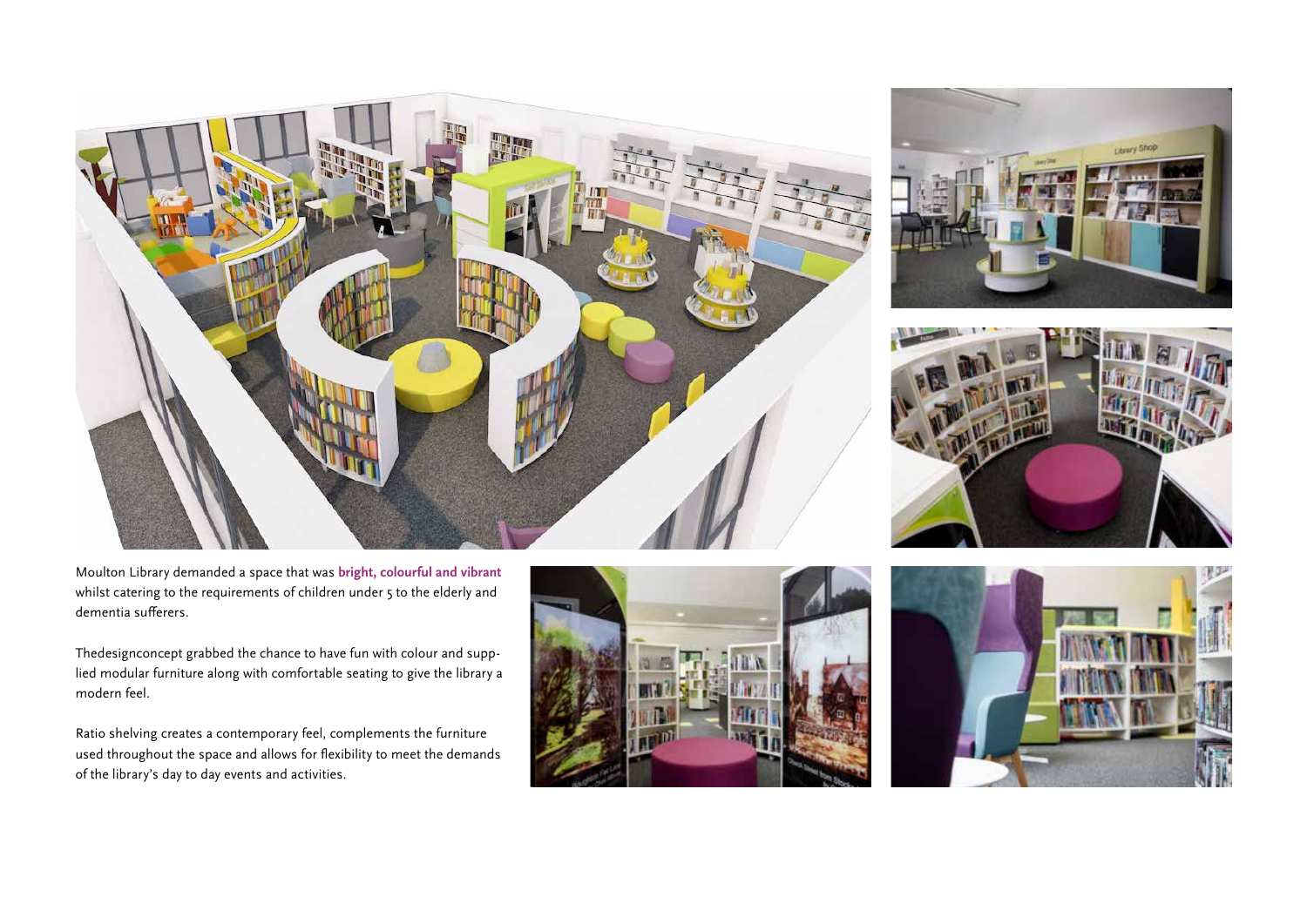### the design concept  $\textstyle\oplus$  BCI Curobib



The Children's Area is full of colourful, exciting furniture to keep the young ones' attention within the space. All furniture is durable and hardwearing to ensure easy cleaning and maintenance. Lightweight browsers and wo table, both on castors which allows **for flexibility to create different arrangements** when needed.